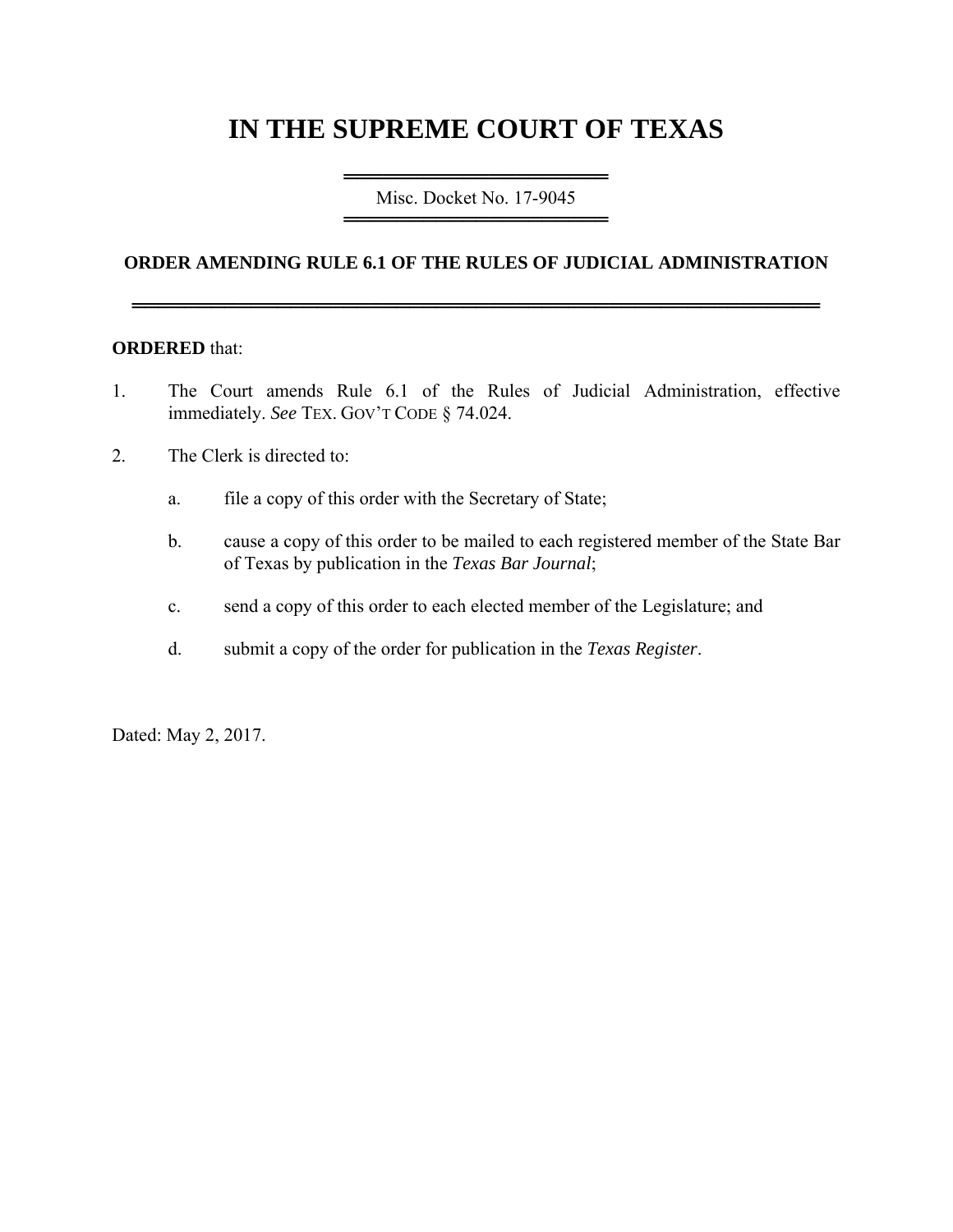In L. Hecht, Chief Justice

Paul W. Green, Justice

Phil Johnson, Justice

.<br>Llé Don R. Willett, Justice man va M. Guzman, Justice Debra H. Lehrmann, Justice Jeffrey S. Boyd, Justice D John P. Devine, Justice Jeffrey V. Brown, Justice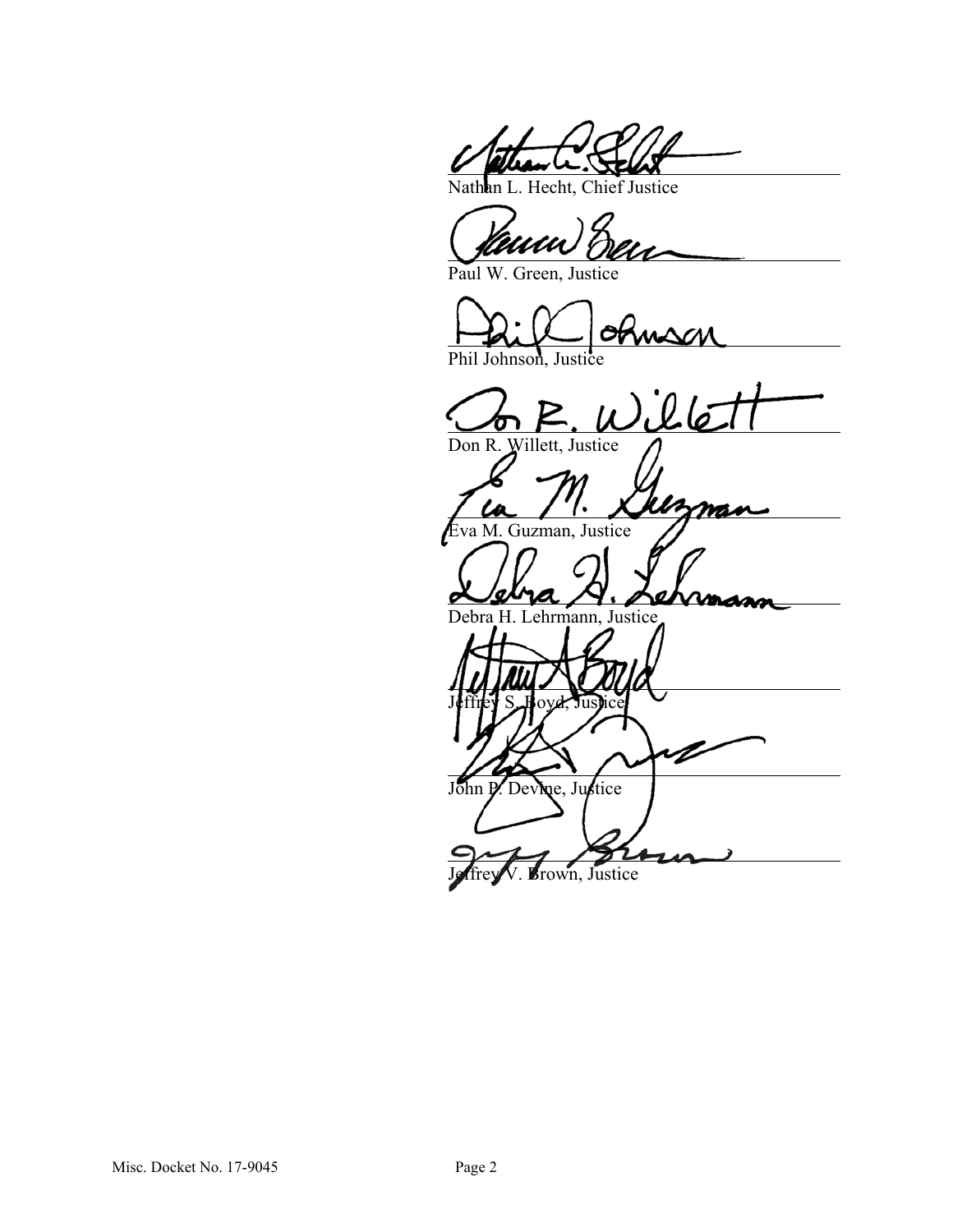#### **Rule 6.1 District and Statutory County Courts.**

District and statutory county court judges of the county in which cases are filed should, so far as reasonably possible, ensure that all cases are brought to trial or final disposition in conformity with the following time standards:

**(a) Criminal Cases**. As provided by Article 32A.02, Code of Criminal Procedure.

### **(ab) Civil Cases Other Than Family Law**.

- (1) *Civil Jury Cases*. Within 18 months from appearance date.
- (2) *Civil Nonjury Cases*. Within 12 months from appearance date.

#### **(bc) Family Law Cases.**

- (1) *Contested Family Law Cases*. Within 6 months from appearance date or within 6 months from the expiration of the waiting period provided by the Family Code where such is required, whichever is later.
- (2) *Uncontested Family Law Cases*. Within 3 months from appearance date or within 3 months from the expiration of the waiting period provided by the Family Code where such is required, whichever is later.
- **(cd) Juvenile Cases.** In addition to the requirements of Title 3, Texas Family Code:
	- (1) *Detention Hearings*. On the next business day following admission to any detention facility.
	- (2) *Adjudicatory or Transfer (Waiver) Hearings*.
		- (a) Concerning a juvenile in a detention facility: Not later than 10 days following admission to such a facility, except for good cause shown of record.
		- (b) Concerning a juvenile not in a detention facility: Not later than 30 days following the filing of the petition, except for good cause shown of record.
	- (3) *Disposition Hearing*. Not later than 15 days following the adjudicatory hearing. The court may grant additional time in exceptional cases that require more complex evaluation.
	- (4) Nothing herein shall prevent a judge from recessing a juvenile hearing at any stage of the proceeding where the parties are agreeable or when in the